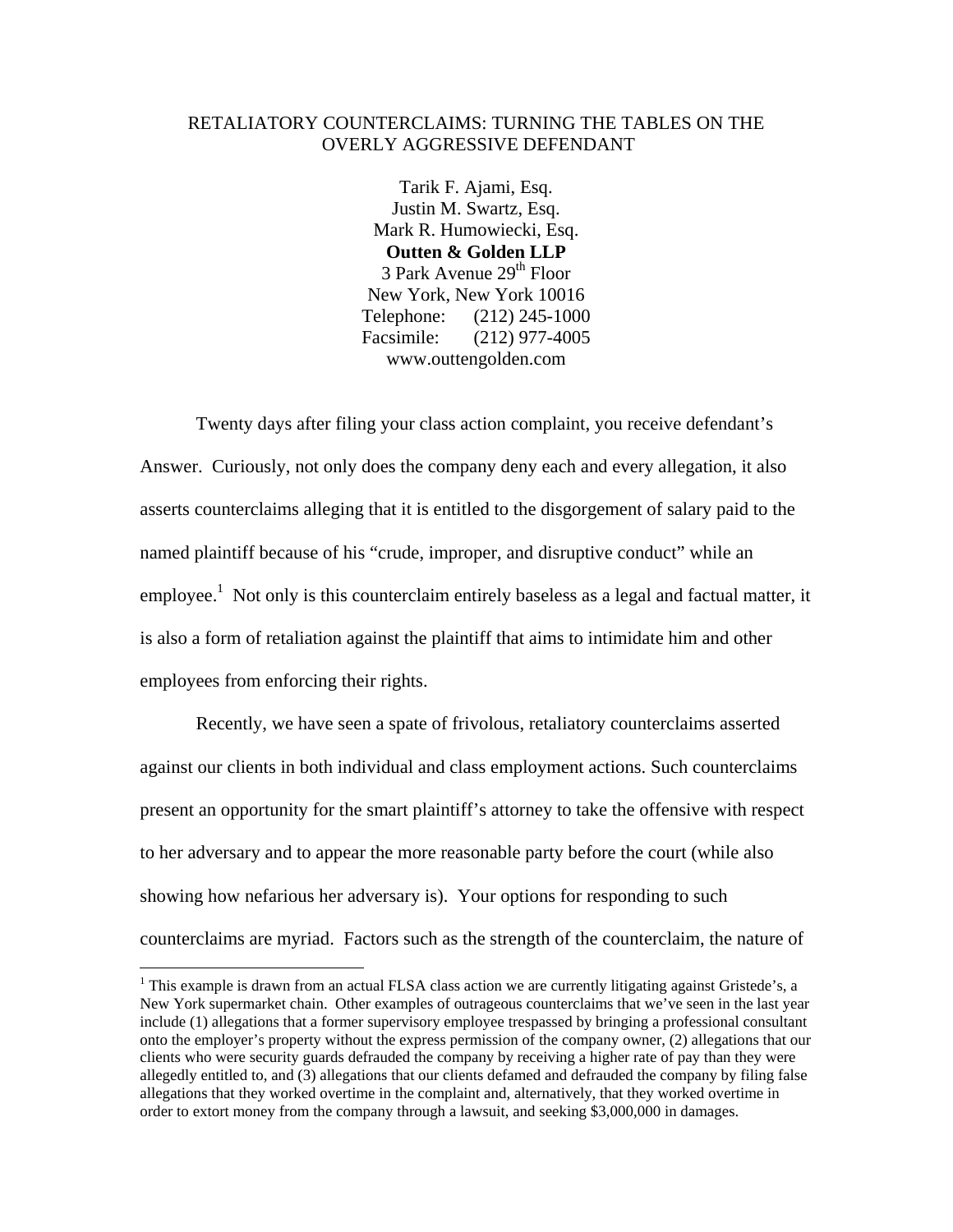the underlying litigation, the actual chilling effect of the retaliation, and the dispositions of the adversary and the judge will dictate the most appropriate strategy.

You may simply amend the complaint to assert a retaliation claim or seek to convince the opposing counsel to withdraw the counterclaims. Alternatively, you may want to aggressively litigate the retaliation from the beginning by moving to dismiss the counterclaims or even seeking to enjoin further retaliation and to impose other measures to repair the chilling effect of the retaliation. This article sets forth the advantages and disadvantages of these different options and the basic legal principles that are common to retaliatory counterclaims no matter what course you choose.

The first step is to recognize that the counterclaims are not only frivolous, but also a form of retaliation. Perhaps it is not entirely surprising that a defendant who has been sued feels defensive and responds by attempting to punish the "ungrateful former employee" and to deter others from taking similar measures. This desire to punish the individual for engaging in protected activity (i.e. filing a lawsuit), and to deter others from acting similarly, is what makes it retaliation. *See Brissette v. Franklin County Sheriff's Office,* 235 F. Supp. 2d 63 (D. Mass. 2003).

The vast majority of employment law statutes explicitly prohibit retaliation. *See e.g.* [2](#page-1-0)9 U.S.C. 216(a)(3) (FLSA)<sup>2</sup>; 29 U.S.C. § 623(d) (ADEA); 42 U.S.C. 2000e-3(a) (Title VII)<sup>[3](#page-1-1)</sup>; 42 U.S.C. 12203(a) (ADA). Even where there is no explicit ban, courts are

<span id="page-1-0"></span> $\frac{1}{2}$ <sup>2</sup> The FLSA anti-retaliation provision states: "It shall be unlawful for any person—(3) to discharge or in any other manner discriminate against any employee because such employee has filed any complaint or instituted or caused to be instituted any proceeding under or related to this chapter, or has testified or is about to testify in any such proceeding, or has served or is about to serve on an industry committee." 29 U.S.C.  $\S$  215(a).

<span id="page-1-1"></span><sup>&</sup>lt;sup>3</sup> Title VII's anti-retaliation provision states: "It shall be an unlawful employment practice for an employer to discriminate against any of his employees or applicants for employment … because he has opposed any practice made an unlawful employment practice by this subchapter, or because he has made a charge, testified, assisted, or participated in any manner in an investigation, proceeding, or hearing under this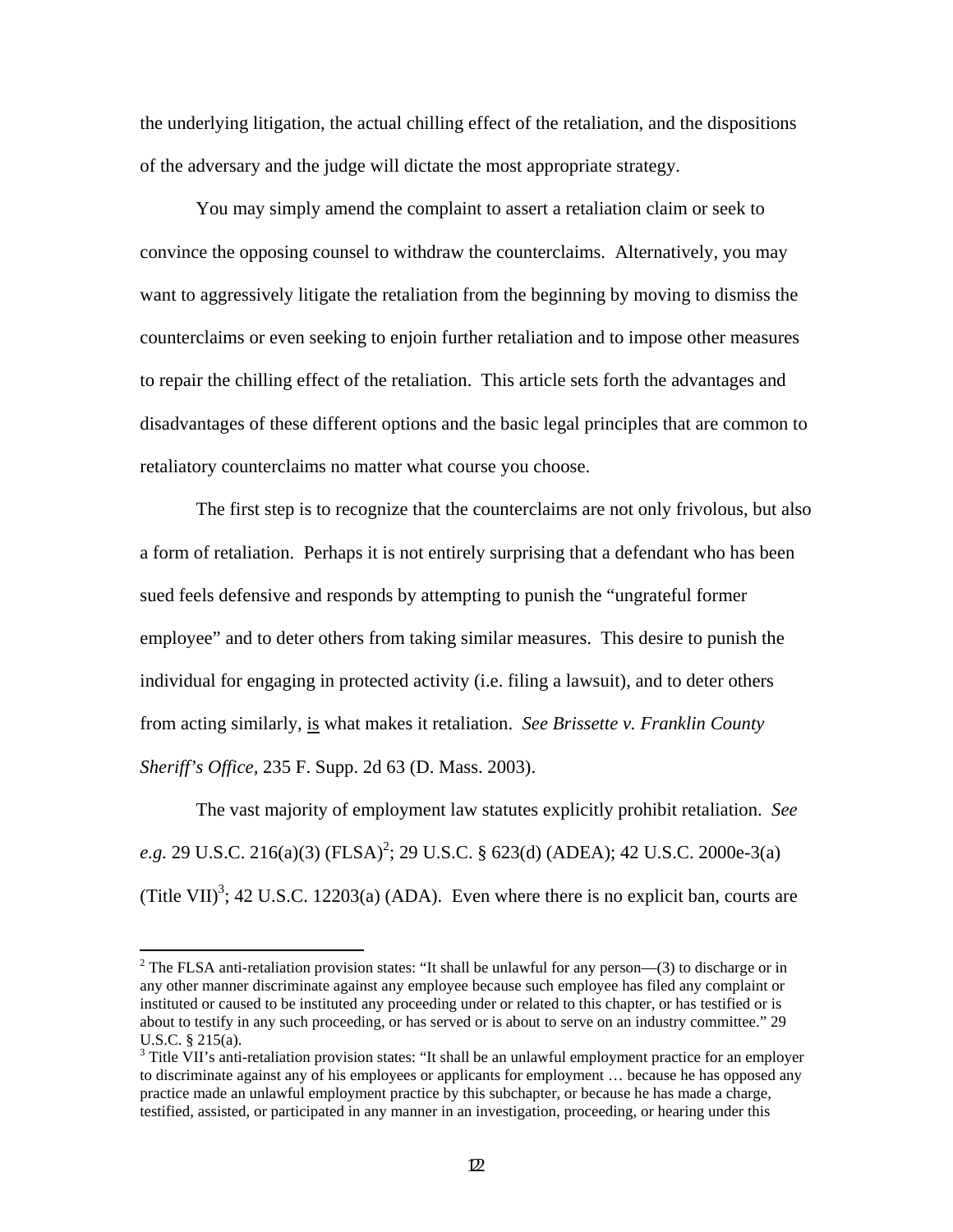likely to find that one is implied, as the Supreme Court did last term in the context of Title IX. *See Jackson v. Birmingham Bd. of Ed*., 125 S. Ct. 1497 (2005). In *Jackson,* the Court explained the primacy of retaliation proscriptions to the national goal of eliminating discrimination embodied in Title IX. The same analysis is equally applicable to other employment statutes.

Reporting incidents of discrimination is integral to Title IX enforcement and would be discouraged if retaliation against those who report went unpunished. Indeed, if retaliation were not prohibited, Title IX's enforcement scheme would unravel.

Id. at 1508.

Retaliation claims are analyzed using the traditional burden-shifting framework of *McDonnell Douglas Corp. v. Green*, 411 U.S. 792 (1973). To prevail, you must show (1) that the individual engaged in a statutorily protected activity, (2) that she suffered an adverse employment action, and (3) that retaliation was a motivating factor in the employer's decision. *See Treglia v. Manlius*, 313 F.3d 713, 719 (2d Cir. 2002); *Lovejoy-Wilson v. NOCO Motor Fuel, Inc*., 263 F.3d 208, 223 (2d Cir. 2001). Your client's lawsuit easily satisfies the statutorily protected activity. As explained below, the act of being sued or having a counterclaim asserted against one satisfies the adverse employment action requirement for purposes of a retaliation claim. The causal connection is straightforward in this type of case, where there is a close temporal connection between the lawsuit and the counterclaim and where the counterclaim is frivolous. "When an employee's participation in statutorily protected activity is the determining factor in an employer's decision to take [sic] adverse employment action,

subchapter." 42 U.S.C. 2000e-3(a).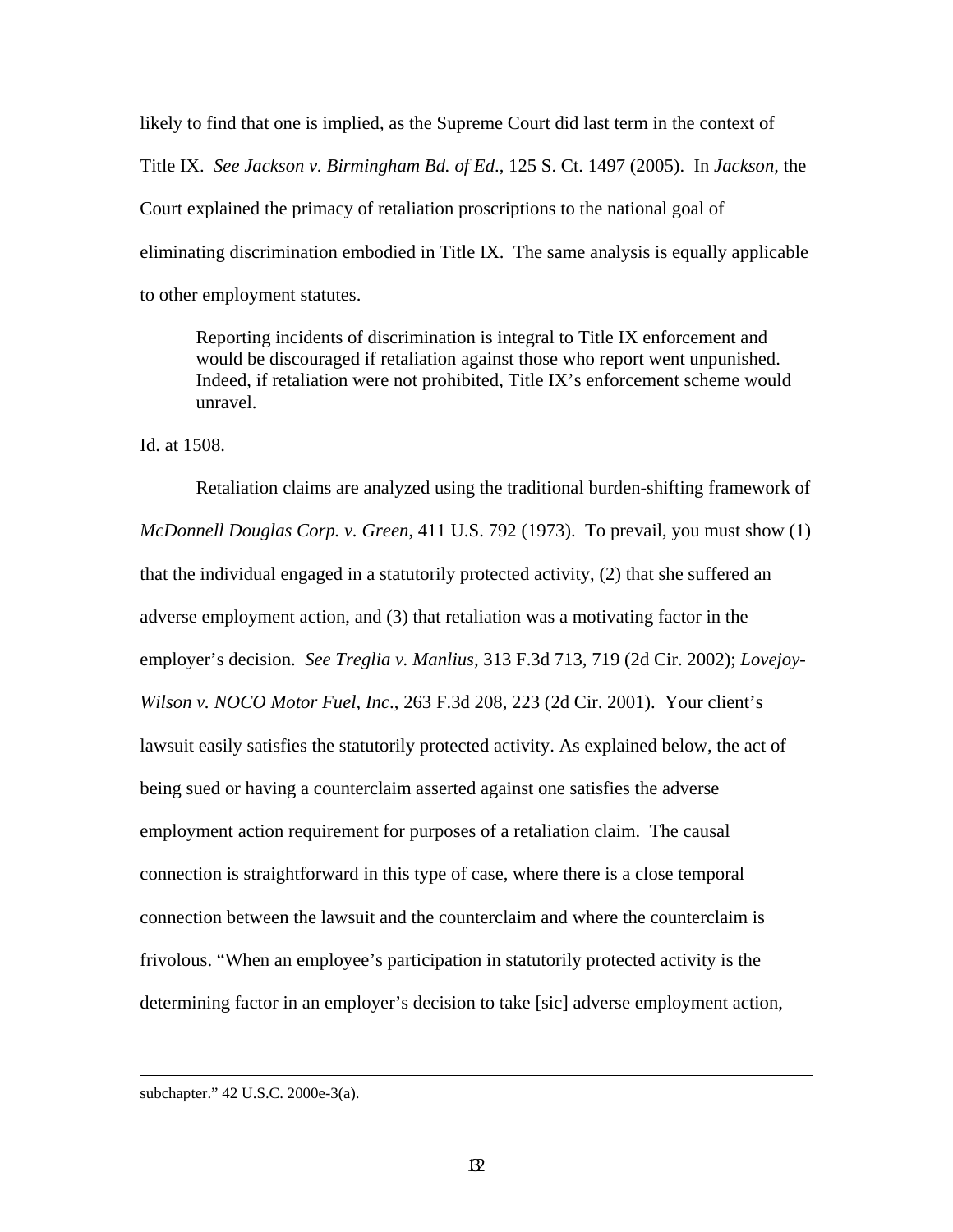that action is invalid regardless of the employer's intent." *EEOC v. Bd. of Governors of State Colleges and Universities*, 957 F.2d 424, 428 (7th Cir. 1992).

The goal of anti-retaliation provisions is to "maintain[] unfettered access to statutory remedial mechanisms." *Robinson v. Shell Oil Co.*, 519 U.S. 337 (1997). Therefore, unlike the underlying discrimination or other employment claim, actionable retaliation is not limited only to adverse changes in the employment relationship, such as reductions in pay or termination. *See EEOC v. Die Fliedermaus*, 77 F. Supp. 2d 460, 472 (S.D.N.Y. 1999); *see also Robinson*, 519 U.S. 337 (holding that anti-retaliation provisions apply equally to former employees); *Gliatta v. Tectum, Inc.*, 211 F. Supp. 2d 992, 1008 (S.D. Ohio 2002) (retaliation ban applies to conduct beyond traditional employment decisions); c*ompare* 42 U.S.C. § 2000e-2(a) (discrimination) and 42 U.S.C. § 2000e-3(a) (retaliation). Rather, any non-employment retaliation "reasonably likely to deter … protected activity" can constitute proscribed retaliation. *See* EEOC Compliance Manual, Section 8: Retaliation [\(http://www.eeoc.gov/ policy/compliance.](http://www.eeoc.gov/ policy/compliance)html), pp. 8-13, 8-14.

Legal proceedings – including counterclaims – can constitute actionable retaliation if they are filed against an employee in response to the employee asserting statutory workplace rights. *See*, *e.g.*, *Jacques v. DiMarzio, Inc.*, 216 F. Supp. 2d 139, 141-43 (E.D.N.Y. 2002) (defendant's counterclaims found *sua sponte* to be retaliatory, dismissal and sanctions issued *sua sponte*); *Gliatta v. Tectum, Inc.*, 211 F. Supp. 2d 992, 1008-09 (counterclaim alleged to be retaliatory) (citing *EEOC v. Outback Steakhouse of Florida, Inc.*, 75 F. Supp. 2d 756 (N.D. Ohio 1999) (same)); *Cozzi v. Pepsi-Cola Gen. Bottlers, Inc.*, No. 96 C 7228, 1997 WL 312048, at \*3 (N.D. Ill. 1997) (state court fraud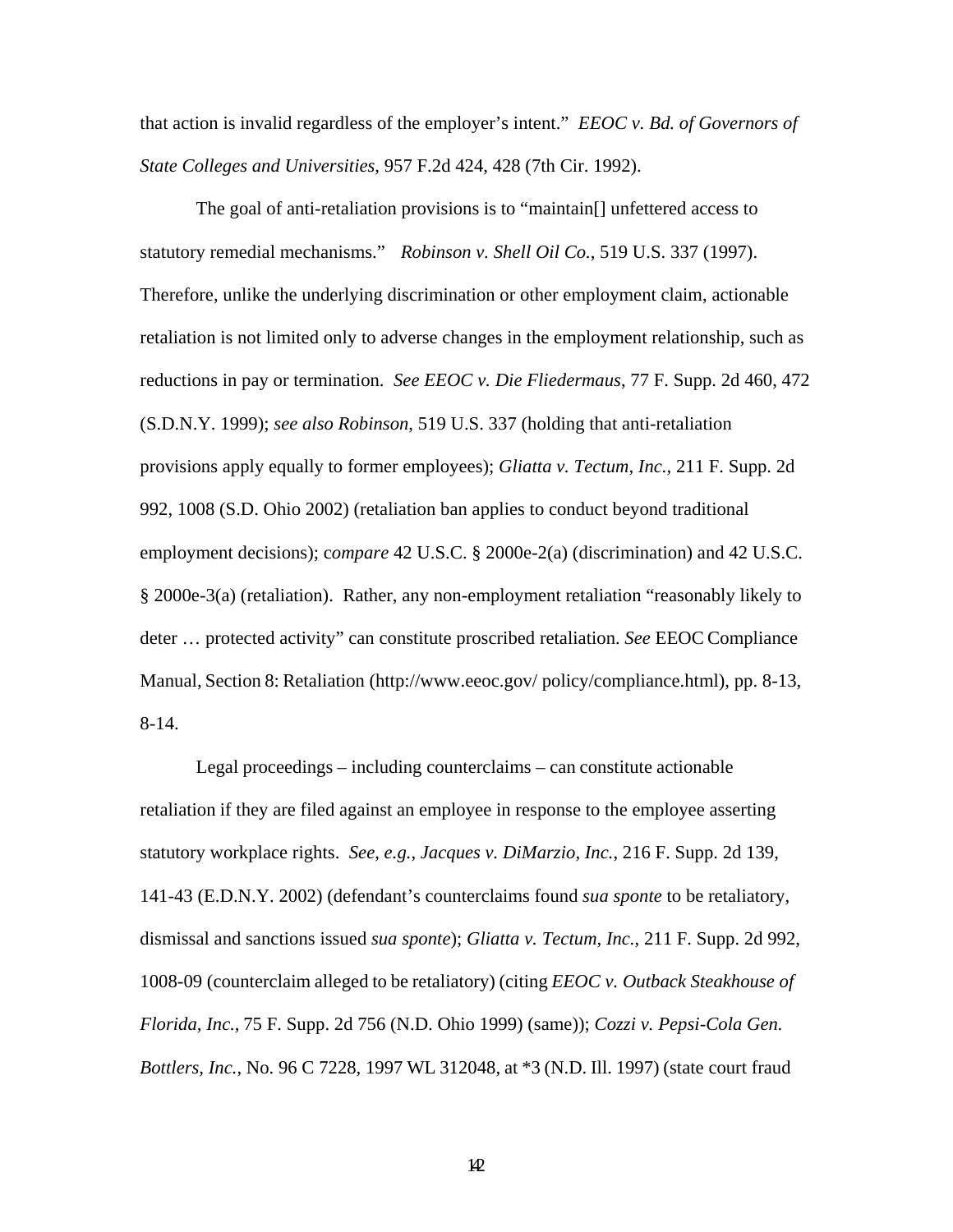lawsuit alleged to be retaliatory); *Jones v. Ryder Servs. Corp.*, No. 95 C 4763, 1997 WL 158329, at \*5 (N.D. Ill. 1997) (withdrawing workers' compensation settlement offer following EEOC charge alleged to be retaliatory); *Atkinson v. Oliver T. Carr Co.*, Civ. A. No. 85-1950, 1986 WL 6997, at \*2, 4 (D.D.C. 1986) (complaint to police about employee following EEOC charge alleged to be retaliatory). "[A] lawsuit … may be used by an employer as a powerful instrument of coercion or retaliation" and may dissuade individuals from pursuing their claims. *Rosania v. Taco Bell of Am., Inc.*, 303 F. Supp. 878, 885 (N.D. Ohio 2004) (internal quotations omitted).

Even the threat of a lawsuit can constitute an adverse employment action because it is designed to deter the protected activity. In *Lovejoy-Wilson v. NOCO Motor Fuel, Inc.*, the Second Circuit found actionable "adverse action" in the employer's threat of a lawsuit against an employee who asserted rights under the Americans with Disabilities Act; the threat "served to 'intimidate' or 'threaten' her in the assertion of her right to make complaints or file charges under the ADA." 263 F.3d 208, 223.

Although allegations contained within legal pleadings are protected by an absolute privilege under the law of defamation, the Supreme Court has long recognized that the Constitution does not protect the assertion of frivolous legal claims, and that such action can constitute actionable retaliation. *Bill Johnson's Restaurants,Inc. v. NLRB*, 461 U.S. 731 (1983) (holding that the NLRB may enjoin a baseless lawsuit that is brought for retaliatory reasons).

#### **Negotiating the Counterclaims' Withdrawal**

Faced with such retaliatory counterclaims, it will often be preferable to attempt to eliminate them so that they don't become a sideshow that diverts time, attention and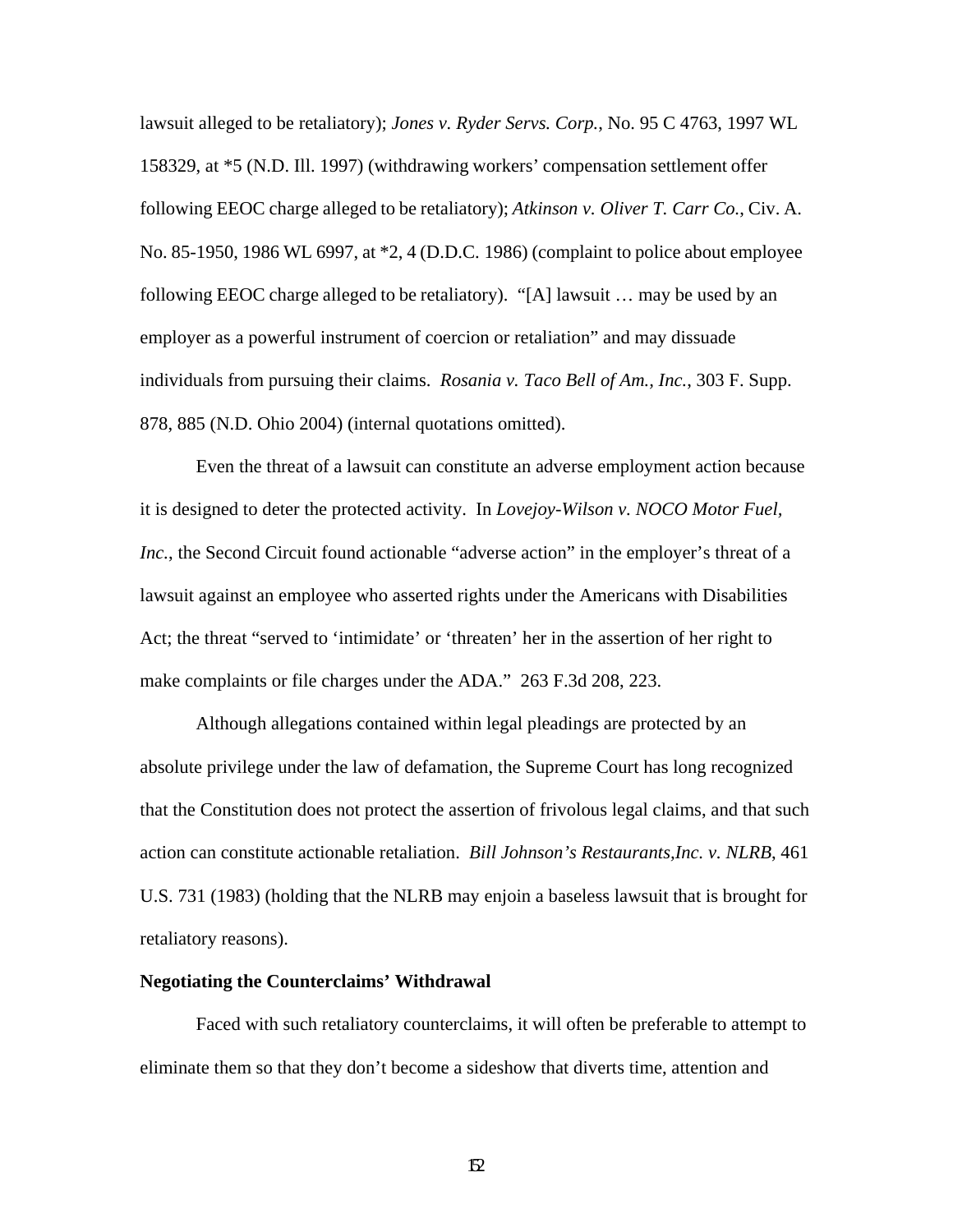money from the main show – the client's wage or discrimination claims. You may simply explain to opposing counsel that the counterclaims are frivolous and retaliatory and give her the opportunity to withdraw them. Once she understands the potential liability and your ability to aggressively litigate the issue, she may quickly seize this opportunity. In one case, opposing counsel explained to us that his client insisted on bringing the counterclaims because he was offended by some specific, non-essential language in the complaint. He offered to withdraw the counterclaims with prejudice if we agreed to amend our complaint to remove that language and not add a retaliation claim.

### **Asserting a Retaliation Claim**

You may also decide that it makes tactical sense to make an issue of the counterclaims by raising a retaliation claim. The introduction of retaliation as an issue may shift the judge's sympathy in your favor because she may view the counterclaims as a particularly offensive use of the judicial system to intimidate an individual asserting her rights. *See Jacques*, 216 F. Supp. 2d at 144 ("[G]iven the plaintiff's labile emotional condition and her initial *pro se* status, the factually unsupported, conclusory lay nature of the counterclaim can only realistically be viewed, as suspected by the Court in its prior decision, as a bad faith retaliatory *in terrorem* tactic against the plaintiff for bringing her claims to court.") Particularly when the defendant has already engaged in other forms of retaliation or the underlying claims allege outrageous behavior, an additional example of naked retaliation helps to illustrate the defendant's capacity for such behavior to both the judge and a jury.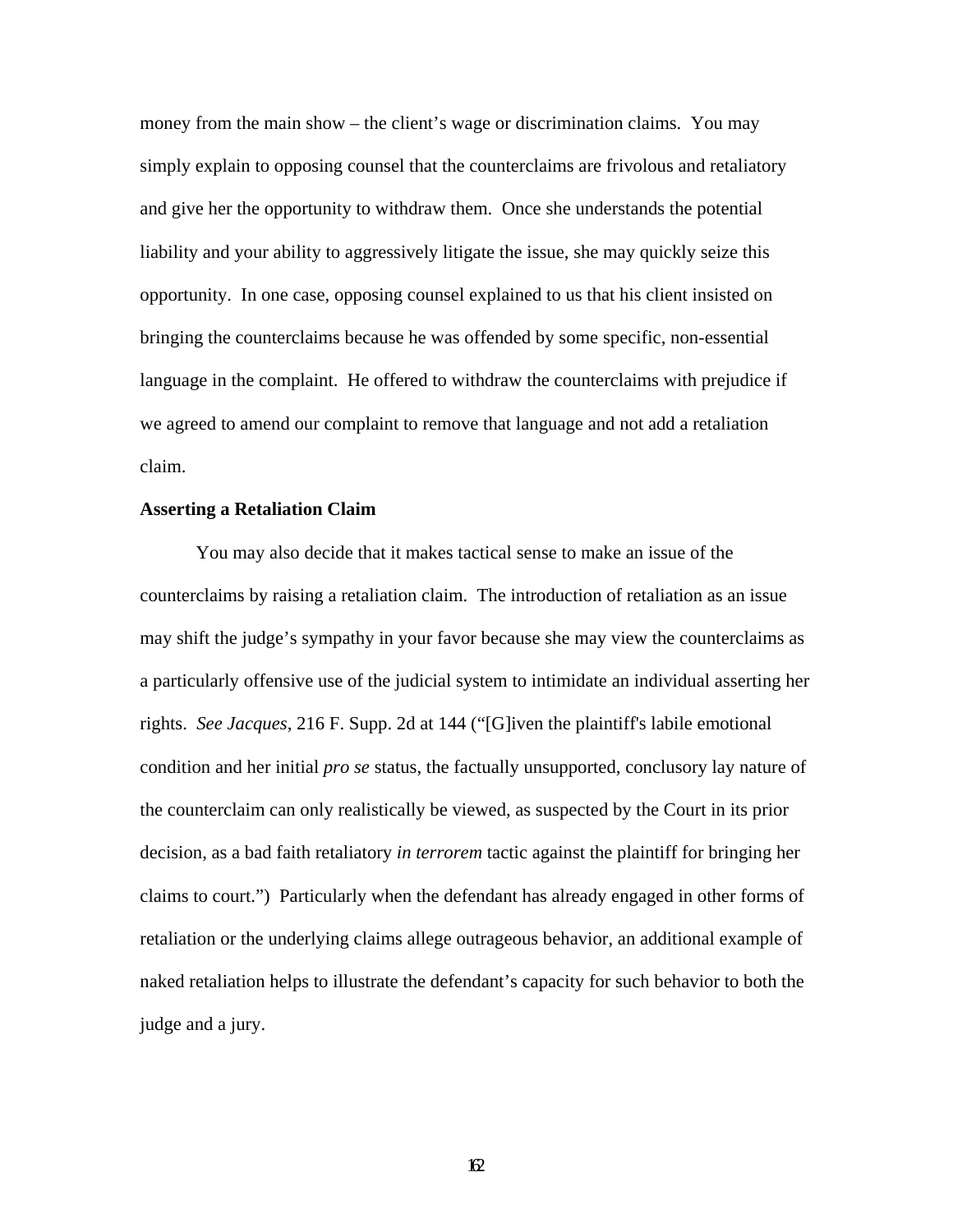Additionally, your client can recover damages as a result of the retaliation claim. Depending on the nature of the counterclaim allegations, she may be able to recover for harm to her reputation and emotional distress, as well as the legal costs of defending the counterclaims. There is a circuit split as to whether punitive damages are available for FLSA retaliation claims. *Compare Travis v. Gary Community Mental Health Center, Inc.*, 921 F.2d 108, 112 ( $7<sup>th</sup>$  Cir. 1990) (punitive damages available) *with Snapp v. Unlimited Concepts, Inc., 208 F.3d 928, 933*  $(11<sup>th</sup> Cir. 2000)$  (not available).

The simplest way to assert the retaliation claim is to either move to amend the complaint to add the claim or, at least in some courts, simply add the claim as part of your reply to the counterclaim. *See F.R.C.P. 7(a)* (Reply)*; United Magazine Co. v. Murdoch Magazines Distribution, Inc.,* 2003 WL 223462 (S.D.N.Y. 2003) (allowing for inclusion of additional claim in reply under F.R.C.P. 15(a)'s liberal amendment standard). Such a strategy allows you to make an issue of the retaliation without holding up discovery by seeking to dismiss the counterclaims or to enjoin the retaliation.

After raising the retaliation claim, you should seek broad discovery regarding the counterclaims. Frequently, they are predicated on some sort of factual misrepresentation; defendants risk destroying their credibility and angering the court by trying to prove these frivolous counterclaims or alternatively by failing to provide proper discovery once the inadequacy of the claim becomes clear. You will often be able to resolve the counterclaim on summary judgment.

### **Motion to Dismiss the Counterclaims**

Where the counterclaims are patently inadequate, you may choose to move to dismiss the counterclaims. This tactic is best reserved for those instances where the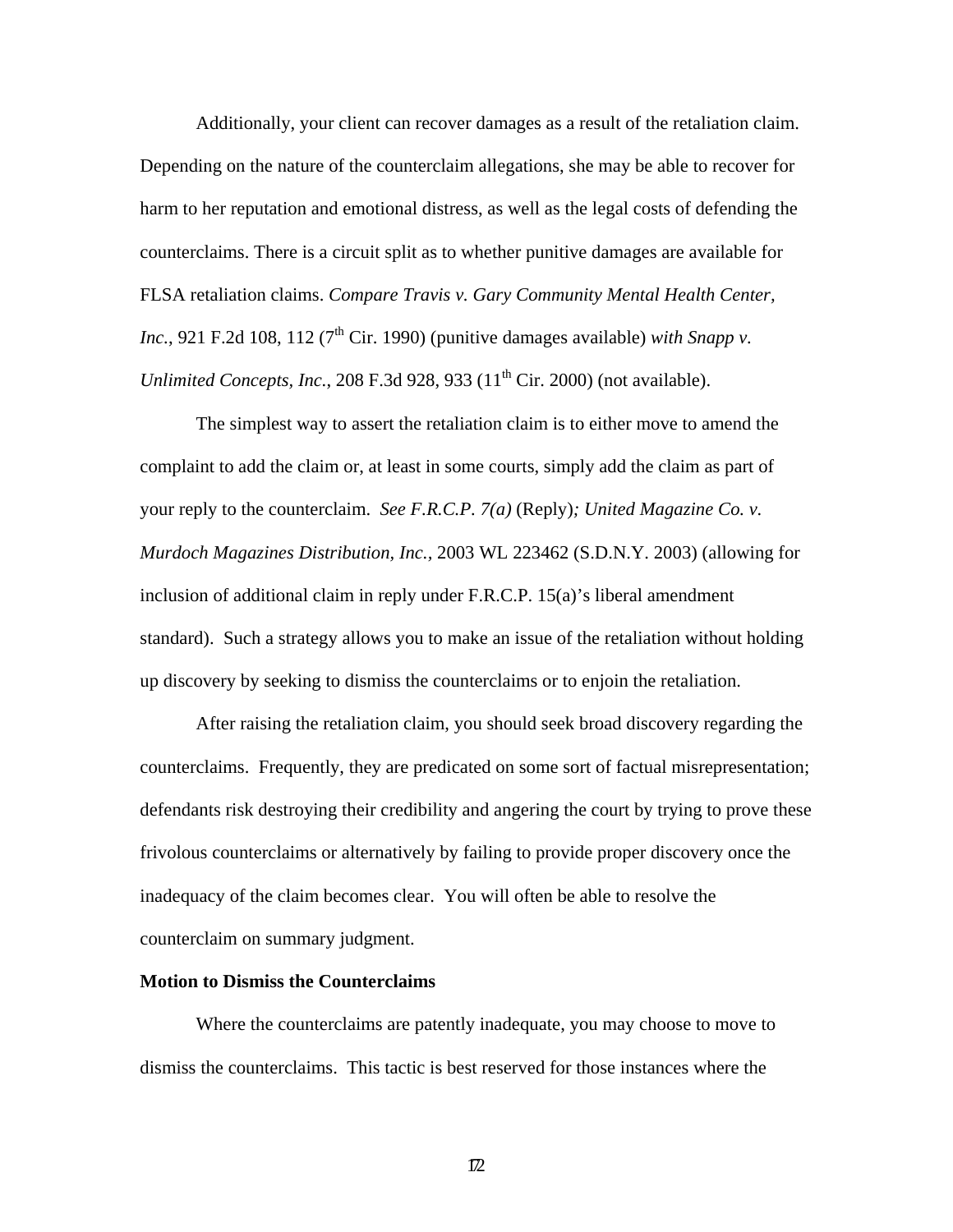counterclaims are legally insufficient or jurisdictionally defective. If they are valid claims as pled (though completely fabricated as a factual matter), they will likely survive a motion to dismiss.

Many counterclaims may be vulnerable on the grounds of subject matter jurisdiction if the case is filed in federal court. Because most counterclaims sound in tort or contract theories that do not have an independent federal basis for federal jurisdiction, the counterclaim and the underlying federal claim must "derive from a common nucleus of operative fact" for the non-federal claim to fall within supplemental jurisdiction. 28 U.S.C. § 1367(a). In the context of employment law actions, it is not enough that the counterclaim derives from the same employment relationship that gave rise to the federal claims. *Klein v. London Star Ltd.*, 26 F. Supp. 2d 689 (S.D.N.Y. 1998) (collecting cases); *Spencer v. Banco Real, S.A.*, 623 F. Supp. 1008 (S.D.N.Y. 1985) (counterclaims for torts including trespass insufficiently related to underlying Title VII claims); *Hameli v. Nazario*, 930 F. Supp. 171, 183 (D. Del. 1996) (claim that employer lacked "good cause" to terminate Plaintiff under state law was not so closely related to Plaintiff's claim that defendant's decision to terminate plaintiff violated due process). Rather, the resolution of the claims must depend on the same facts. *Goldman Marcus, Inc. v*. *Goldman*, 2000 WL 297169 (S.D.N.Y. 2000)*.* 

By moving to dismiss the claims, you immediately bring defendant's retaliatory behavior to light before the judge. However, you also risk sidetracking the case as defendants fight to protect their counterclaims. The steps to which unscrupulous defendants and their counsel will go to keep counterclaims from being dismissed can be astounding. In the case involving the manager who was counterclaimed for trespass for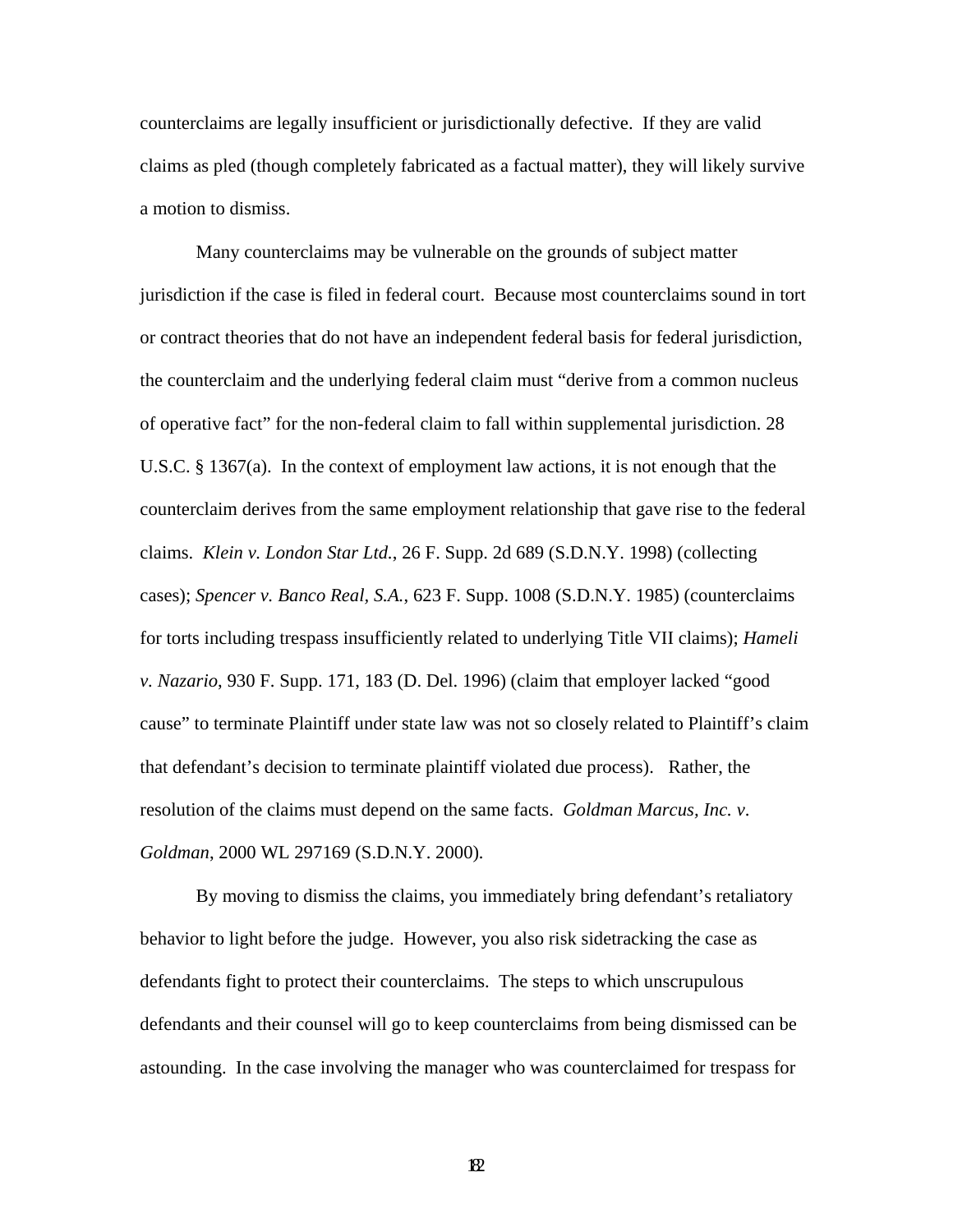bringing a consultant on to the employer's property to perform professional services (footnote 1), we moved to dismiss for lack of supplemental jurisdiction, among other reasons. Defendants responded by arguing that the claims constituted an after-acquired evidence defense and therefore were part of the same case or controversy for purposes of 28 U.S.C. § 1367. When we submitted evidence showing that the incident in question occurred 14 months before the termination and that the employer was aware of it and had in fact discussed it with our client at that time, defendants submitted a series of vague and misleading affidavits denying those facts to try to create a fact question. While defendant's extreme measures to protect their counterclaims are destroying their credibility with respect to the remainder of the case, their strategy has also consumed large amounts of our time and money on a side issue, which is clearly part of their strategy.

## **Temporary Restraining Order/Preliminary Injunction**

Where the counterclaims pose a real threat to participation in the lawsuit, particularly in a class or collective action context, you may wish to seek immediate injunctive relief from the court. The risk that defendant's aggressive retaliation will deter individuals from either joining the lawsuit or cooperating in its prosecution justifies the court taking action to enjoin future retaliation and to provide corrective action to mollify the deterrent impact of the counterclaims. The standard test for injunctive relief applies.

You can readily show irreparable harm. "[I]mproper conduct for which monetary remedies cannot provide adequate compensation suffices to establish irreparable harm." *Paulsen v. County of Nassau*, 925 F.2d 65, 68 (2d Cir. 1991). The effects of frivolous counterclaims, designed by definition only to retaliate, chill, and intimidate, clearly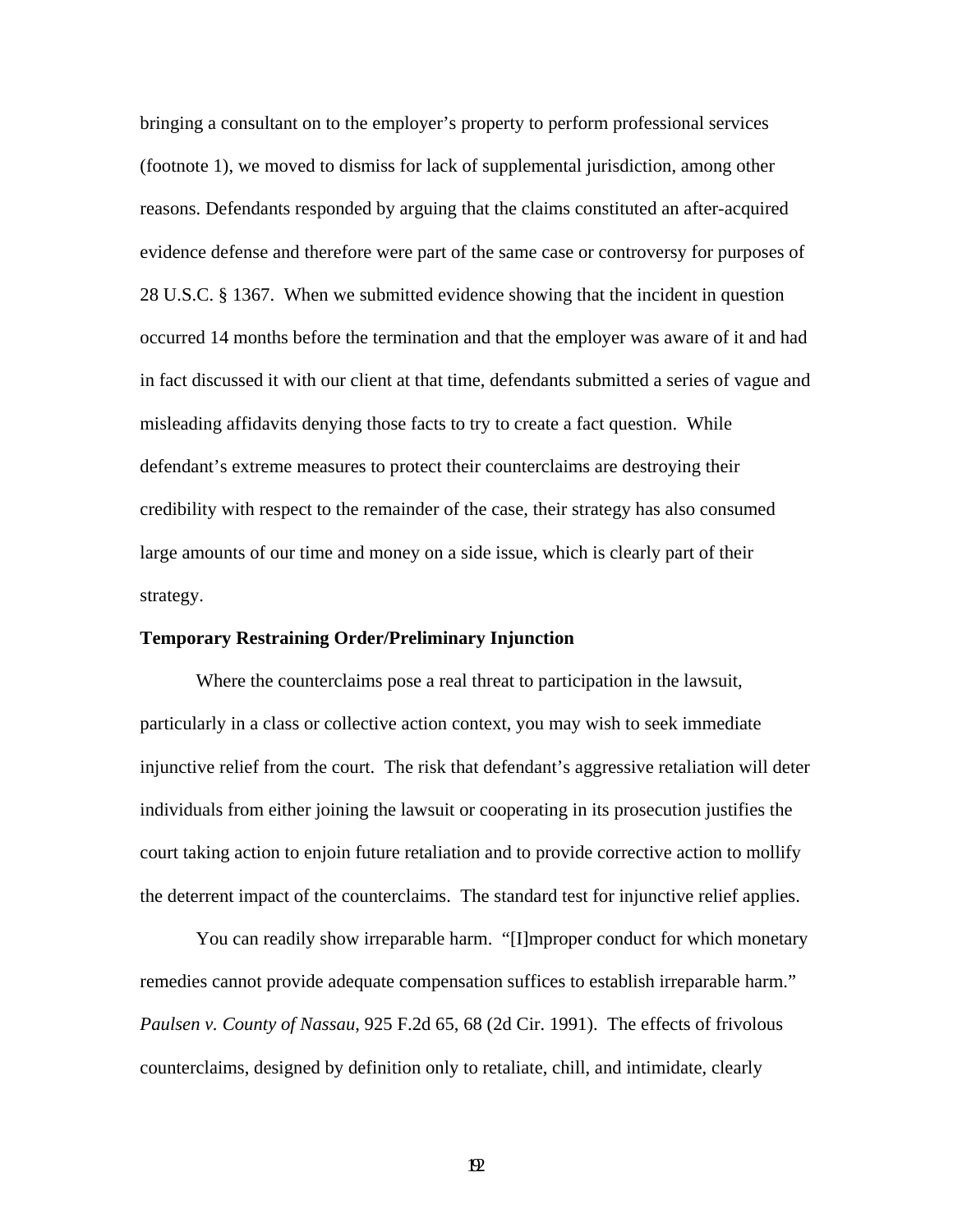wreak irreparable harm on the plaintiffs and on other employees who would be deterred from asserting their employment rights. The Second Circuit has held that the potential of retaliation to undermine enforcement of the law by deterring "other employees … from protecting their rights … or from providing testimony for the plaintiff … may be found to constitute irreparable injury." *Holt v. Cont'l Group, Inc.*, 708 F.2d 87, 91 (2d Cir. 1993) (involving Title VII claims).

The risk of irreparable harm is particularly acute in the context of FLSA collective actions. Unlike traditional Rule 23 class actions in which the statute of limitations is triggered by the filing of the lawsuit for all class members, the FLSA statute of limitations continues running on each employee's claims until the individual affirmatively files with the court a consent to sue. Any deterrent effect, even if it delays participation in the suit for only several months, can effectively eliminate claims by scaring off potential plaintiffs from opting into the lawsuit.

Adopting this rationale, courts have imposed preliminary injunctions to stop employers from retaliating against plaintiffs and thereby deterring participation in the enforcement of the FLSA. *See, e.g., Centeno-Bernuy v. Perry*, 302 F. Supp. 2d 128, 135 (W.D.N.Y. 2003) (citing *Holt*, 708 F.2d at 91, and ordering preliminary injunction of retaliation against FLSA plaintiffs); *OTR Drivers at Topeka Frito-Lay, Inc.'s Distribution Center v. Frito-Lay, Inc.*, Civ. A. No. 91-4024-S, 1991 WL 49758, at \*1 (D. Kan. 1991) (ordering preliminary injunction against "threatening, harassing or intimidating plaintiffs because of their participation in this (FLSA) suit . . . ."). "Unchecked retaliation, no matter its form, subverts the purpose of the FLSA . . . and other federal employment laws." *Centeno-Bernuy*, 302 F. Supp. 2d at 135.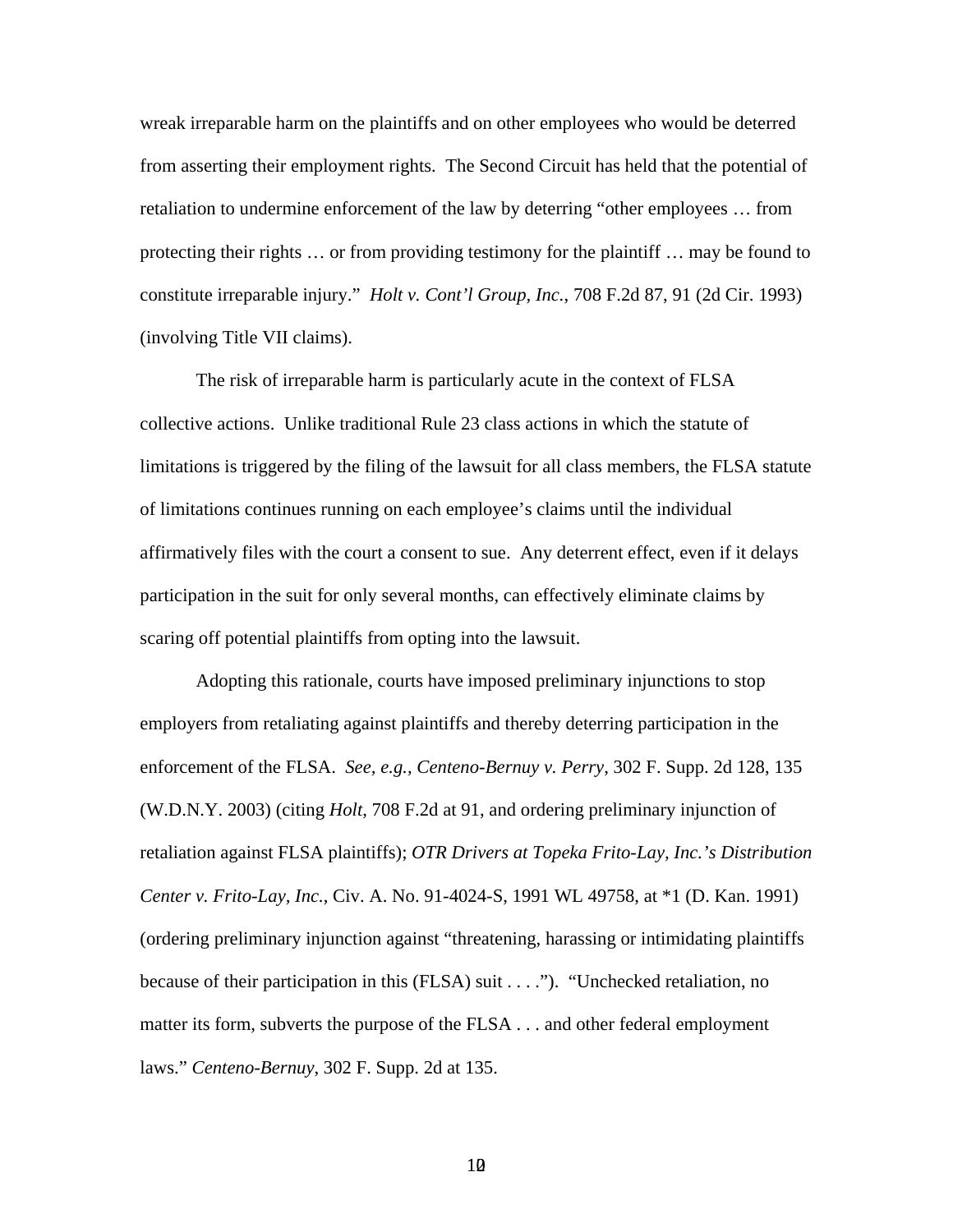Importantly, you do not need to prove the retaliation claim with certainty in order to justify injunctive relief. Plaintiffs "need not establish a 'clear' or 'substantial' likelihood of success because the injunctive relief [sought] now will not 'render a trial on the merits largely or partly meaningless.'" *Reynolds v. Giuliani*, 35 F. Supp. 2d 331, 334 (S.D.N.Y. 1999) (quoting *Tom Doherty Assocs.*, 60 F.3d at 34; *Eng v. Smith*, 849 F.2d 80, 82 (2d Cir. 1988)). "Plaintiffs 'need only make a showing that the probability of [plaintiffs] prevailing is better than fifty percent. There may remain considerable room for doubt.'" *Id.*

 In formulating injunctive relief, the court's focus is on how to undo the potential deterrent effect in the least intrusive way. An injunction should likely include both restrictions on further retaliatory acts directed towards putative class members and the issuance of a corrective notice to the putative class to explain the protection against retaliation and the right to participate in the lawsuit. A corrective notice that "levels the playing field" is appropriate to prevent the defendant from benefiting from its improper acts. *See Haffer v. Temple University*, 115 F.R.D. 506, 512 (E.D. Pa. 1987).

# **Additional Sanctions**

Courts may also order payment of attorneys' fees and costs, penalties to the court, or other sanctions imposed on the party and/or its attorney for asserting frivolous counterclaims. Rule 11 provides for sanctions if, after notice and a reasonable opportunity to respond, the court determines that the counterclaim or other papers (1) were presented for an "improper purpose, such as to harass or to cause unnecessary delay or needless increase in the cost of litigation," (2) are legally frivolous, or (3) as a factual matter lack any evidentiary support. F.R.C.P. 11(b) & (c). The court in *Jacques* imposed